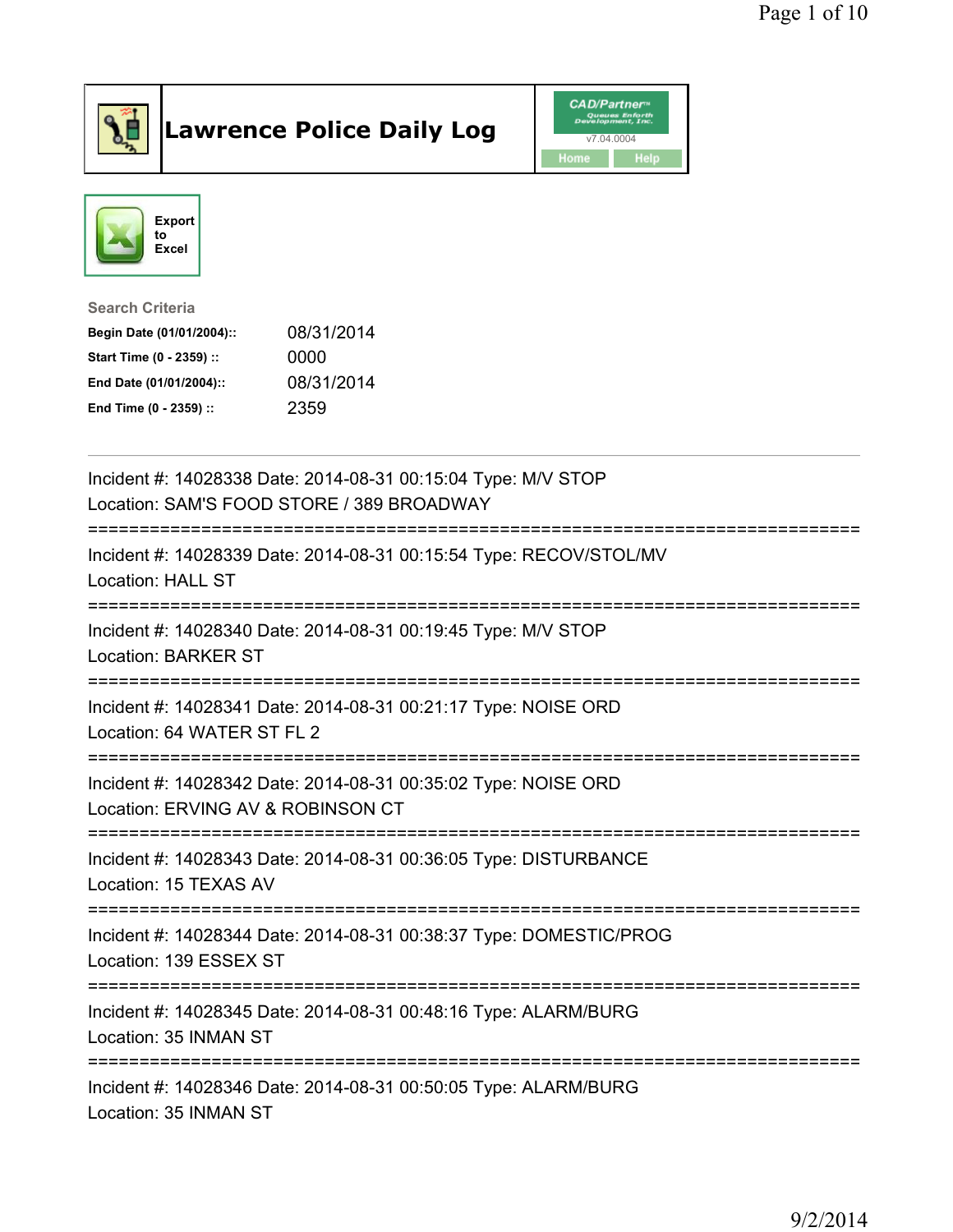| Incident #: 14028347 Date: 2014-08-31 00:50:40 Type: AUTO ACC/UNK PI<br>Location: AMHERST ST & BEACON ST                              |
|---------------------------------------------------------------------------------------------------------------------------------------|
| Incident #: 14028348 Date: 2014-08-31 00:54:56 Type: UNKNOWN PROB<br>Location: 191 PROSPECT ST                                        |
| Incident #: 14028349 Date: 2014-08-31 01:04:48 Type: DISTURBANCE<br>Location: 48 BROMFIELD ST<br>-----------------------------------  |
| Incident #: 14028350 Date: 2014-08-31 01:14:48 Type: FIGHT<br>Location: PAISANO'S / 265 MERRIMACK ST                                  |
| Incident #: 14028351 Date: 2014-08-31 01:21:27 Type: AMBULANCE ASSSI<br>Location: 107 GARDEN ST #1 FL FRONT                           |
| Incident #: 14028352 Date: 2014-08-31 01:25:31 Type: NOISE ORD<br>Location: 8 DIAMOND ST #15<br>;==================================== |
| Incident #: 14028353 Date: 2014-08-31 01:29:50 Type: DISTURBANCE<br>Location: SAM'S FOOD STORE / 389 BROADWAY                         |
| Incident #: 14028354 Date: 2014-08-31 01:30:25 Type: FIGHT<br>Location: 15 TEXAS AV                                                   |
| Incident #: 14028355 Date: 2014-08-31 01:41:16 Type: TOW OF M/V<br>Location: 41 WHITE ST                                              |
| Incident #: 14028356 Date: 2014-08-31 01:47:09 Type: M/V STOP<br>Location: ESSEX ST & HAMPSHIRE ST                                    |
| Incident #: 14028357 Date: 2014-08-31 01:52:06 Type: ROBBERY ARMED<br>Location: 143 WEST ST                                           |
| Incident #: 14028358 Date: 2014-08-31 01:56:54 Type: DISTURBANCE<br>Location: GARDEN ST & JACKSON ST                                  |
| Incident #: 14028359 Date: 2014-08-31 02:25:38 Type: B&E/PROG<br>Location: 350 ESSEX ST                                               |
| Incident #: 14028360 Date: 2014-08-31 02:26:52 Type: NOISE ORD                                                                        |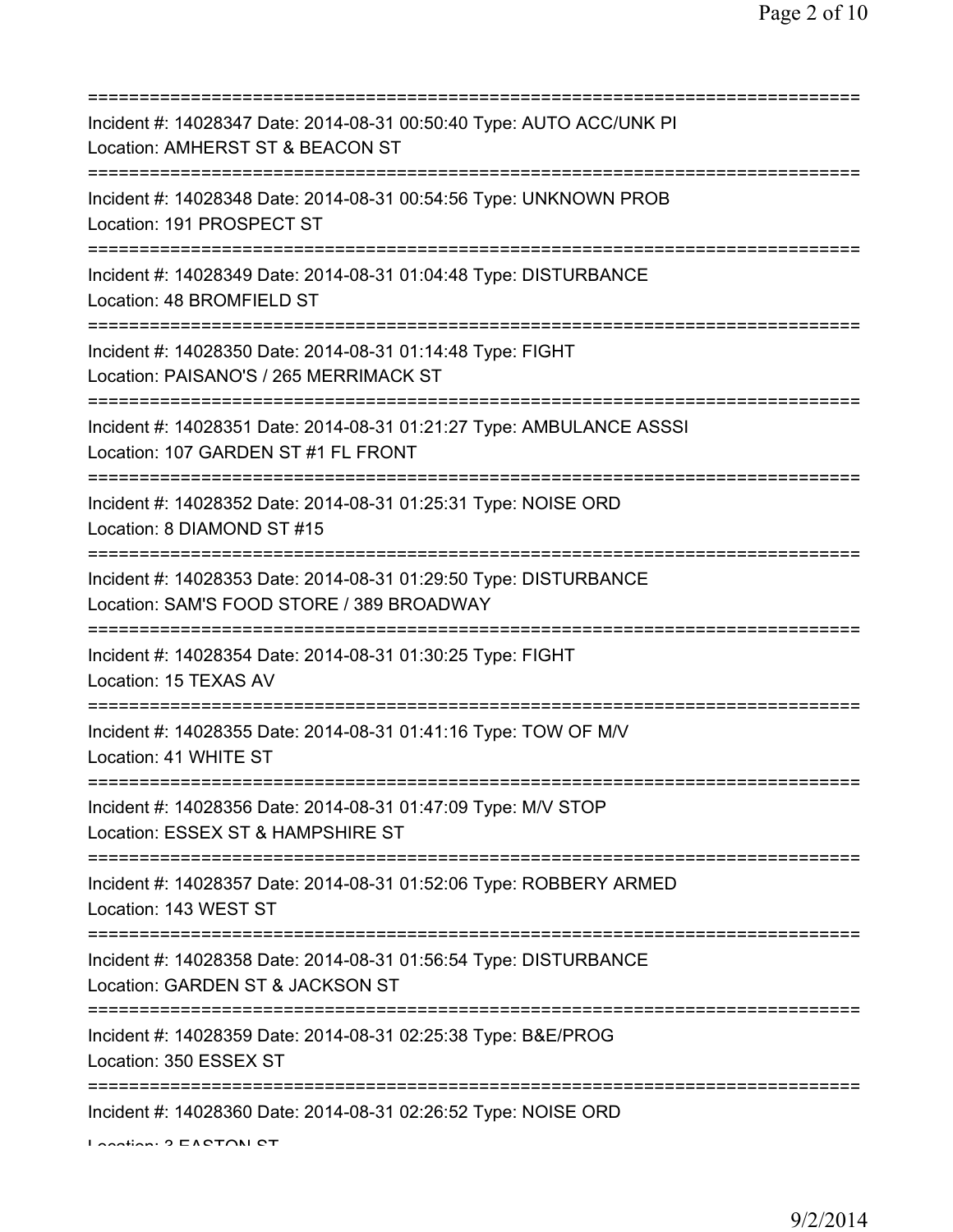| Incident #: 14028361 Date: 2014-08-31 02:30:39 Type: TOW OF M/V<br>Location: 119 THOREAU WAY                                      |
|-----------------------------------------------------------------------------------------------------------------------------------|
| Incident #: 14028362 Date: 2014-08-31 02:52:44 Type: M/V STOP<br>Location: ALBION ST & AVON ST                                    |
| Incident #: 14028363 Date: 2014-08-31 03:17:30 Type: NOISE ORD<br>Location: 10 WILLOW ST<br>===================================== |
| Incident #: 14028364 Date: 2014-08-31 03:20:52 Type: NOISE ORD<br>Location: 63 SPRINGFIELD ST                                     |
| Incident #: 14028365 Date: 2014-08-31 03:28:41 Type: DISTURBANCE<br>Location: 107 GARDEN ST #1 FL FRONT                           |
| Incident #: 14028366 Date: 2014-08-31 03:47:42 Type: M/V STOP<br>Location: BROADWAY & WATER ST                                    |
| Incident #: 14028367 Date: 2014-08-31 04:37:01 Type: A&B D/W PAST<br>Location: PRIMO'S LIQUORS / 450 HAVERHILL ST                 |
| Incident #: 14028368 Date: 2014-08-31 05:12:31 Type: M/V STOP<br>Location: LAWRENCE ST & OAK ST                                   |
| Incident #: 14028369 Date: 2014-08-31 06:31:21 Type: FIRE<br>Location: CHESTER ST & CLIFTON ST                                    |
| Incident #: 14028370 Date: 2014-08-31 06:42:09 Type: UNWANTEDGUEST<br>Location: 486 HAVERHILL ST FL 1                             |
| Incident #: 14028371 Date: 2014-08-31 06:52:16 Type: M/V STOP<br>Location: 491 HAVERHILL ST                                       |
| Incident #: 14028372 Date: 2014-08-31 07:31:00 Type: M/V STOP<br>Location: FERRY ST & HIGH ST                                     |
| Incident #: 14028373 Date: 2014-08-31 09:40:36 Type: KEEP PEACE<br>Location: 85 ARLINGTON ST                                      |
| ============================<br>Incident #: 14028374 Date: 2014-08-31 09:57:38 Type: M/V STOP                                     |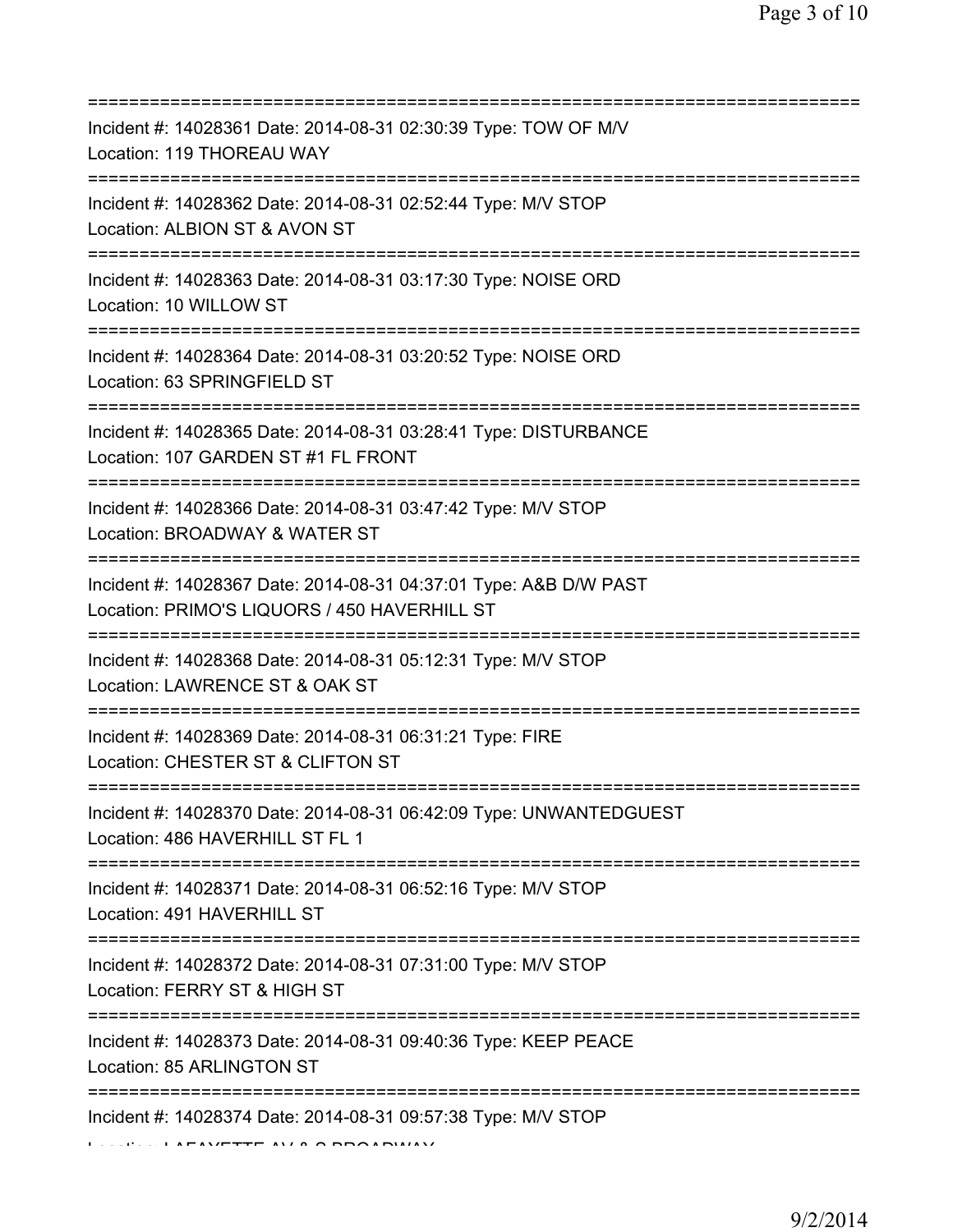=========================================================================== Incident #: 14028375 Date: 2014-08-31 10:04:44 Type: SUS PERS/MV Location: 284 BROADWAY =========================================================================== Incident #: 14028376 Date: 2014-08-31 10:05:13 Type: MAL DAMAGE Location: 64 AMHERST ST =========================================================================== Incident #: 14028377 Date: 2014-08-31 10:31:26 Type: 209A/SERVE Location: 6 LASALLE AV =========================================================================== Incident #: 14028378 Date: 2014-08-31 10:43:03 Type: 209A/SERVE Location: 101 WOODLAND ST =========================================================================== Incident #: 14028379 Date: 2014-08-31 10:49:45 Type: 209A/SERVE Location: 26 SANBORN ST =========================================================================== Incident #: 14028380 Date: 2014-08-31 10:55:27 Type: SUICIDE ATTEMPT Location: HOLIDAY INN EXPRESS / 224 WINTHROP AV =========================================================================== Incident #: 14028381 Date: 2014-08-31 11:05:12 Type: LARCENY/PAST Location: 33 WATER ST =========================================================================== Incident #: 14028382 Date: 2014-08-31 11:34:50 Type: ALARMS Location: SHANNONS CROSSING / 11 DIAMOND ST =========================================================================== Incident #: 14028383 Date: 2014-08-31 11:37:00 Type: RECOV/STOL/MV Location: BROTHERS PIZZA / 145 LAWRENCE ST =========================================================================== Incident #: 14028384 Date: 2014-08-31 11:42:16 Type: 209A/SERVE Location: 143 FOSTER ST =========================================================================== Incident #: 14028385 Date: 2014-08-31 11:43:15 Type: LARCENY/PAST Location: DUNKIN DONUTS / 99 WINTHROP AV =========================================================================== Incident #: 14028386 Date: 2014-08-31 11:47:46 Type: 209A/SERVE Location: 71 BIGELOW ST =========================================================================== Incident #: 14028387 Date: 2014-08-31 11:48:48 Type: M/V STOP Location: 198 PARK ST =========================================================================== Incident #: 14028388 Date: 2014-08-31 11:49:32 Type: NOTIFICATION

Location: 42 SARGENT ST FL 2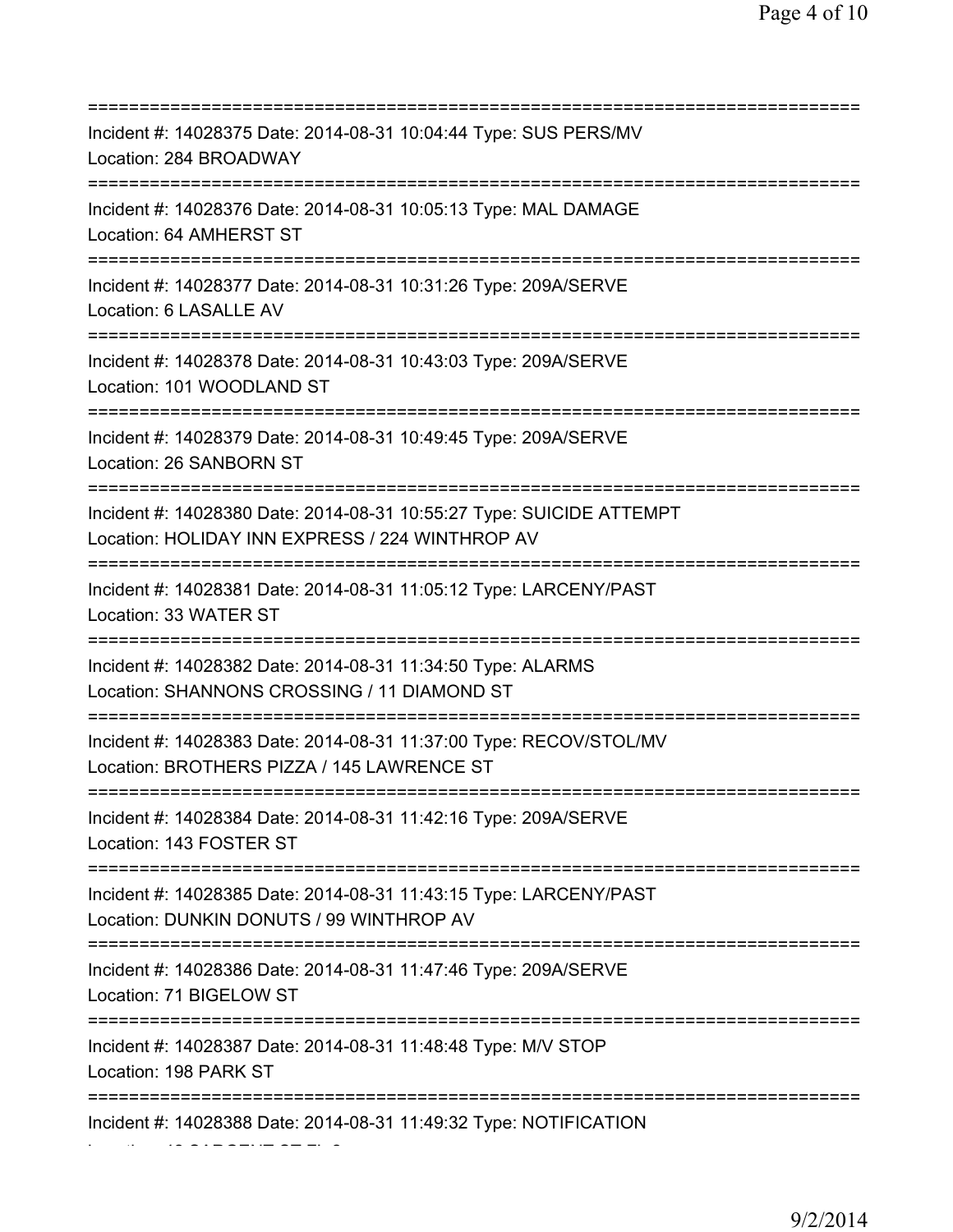| Incident #: 14028389 Date: 2014-08-31 11:50:46 Type: KEEP PEACE<br>Location: 29 CLARKE ST #1                                                       |
|----------------------------------------------------------------------------------------------------------------------------------------------------|
| Incident #: 14028390 Date: 2014-08-31 11:56:33 Type: M/V STOP<br>Location: 360 LAWRENCE ST                                                         |
| Incident #: 14028391 Date: 2014-08-31 12:03:04 Type: ALARMS<br>Location: COMMONWEALTH VW / 1 COMMONWEALTH DR<br>================================== |
| Incident #: 14028392 Date: 2014-08-31 12:09:12 Type: SUS PERS/MV<br>Location: BROADWAY & HAVERHILL ST                                              |
| Incident #: 14028393 Date: 2014-08-31 12:42:10 Type: STOL/MV/PAS<br>Location: 588 HAVERHILL ST<br>:========================                        |
| Incident #: 14028395 Date: 2014-08-31 13:02:00 Type: MAL DAMAGE<br>Location: 50 AMHERST ST<br>:====================                                |
| Incident #: 14028394 Date: 2014-08-31 13:02:07 Type: MEDIC SUPPORT<br>Location: 54 HAWLEY ST                                                       |
| Incident #: 14028396 Date: 2014-08-31 13:04:53 Type: 209A/SERVE<br>Location: 273 FARNHAM ST                                                        |
| :================================<br>Incident #: 14028397 Date: 2014-08-31 13:11:44 Type: 209A/SERVE<br>Location: 288 FARNHAM ST                   |
| Incident #: 14028398 Date: 2014-08-31 13:13:46 Type: AUTO ACC/NO PI<br>Location: AMESBURY ST & LOWELL ST                                           |
| Incident #: 14028399 Date: 2014-08-31 13:14:54 Type: M/V STOP<br>Location: MANCHESTER ST & WEST ST<br>====================================         |
| Incident #: 14028401 Date: 2014-08-31 13:43:14 Type: LARCENY/PAST<br>Location: HAVERHILL ST & JACKSON ST                                           |
| Incident #: 14028400 Date: 2014-08-31 13:45:15 Type: ALARMS<br>Location: 39 PEARL ST                                                               |
| Incident #: 14028402 Date: 2014-08-31 13:55:58 Type: MAL DAMG PROG                                                                                 |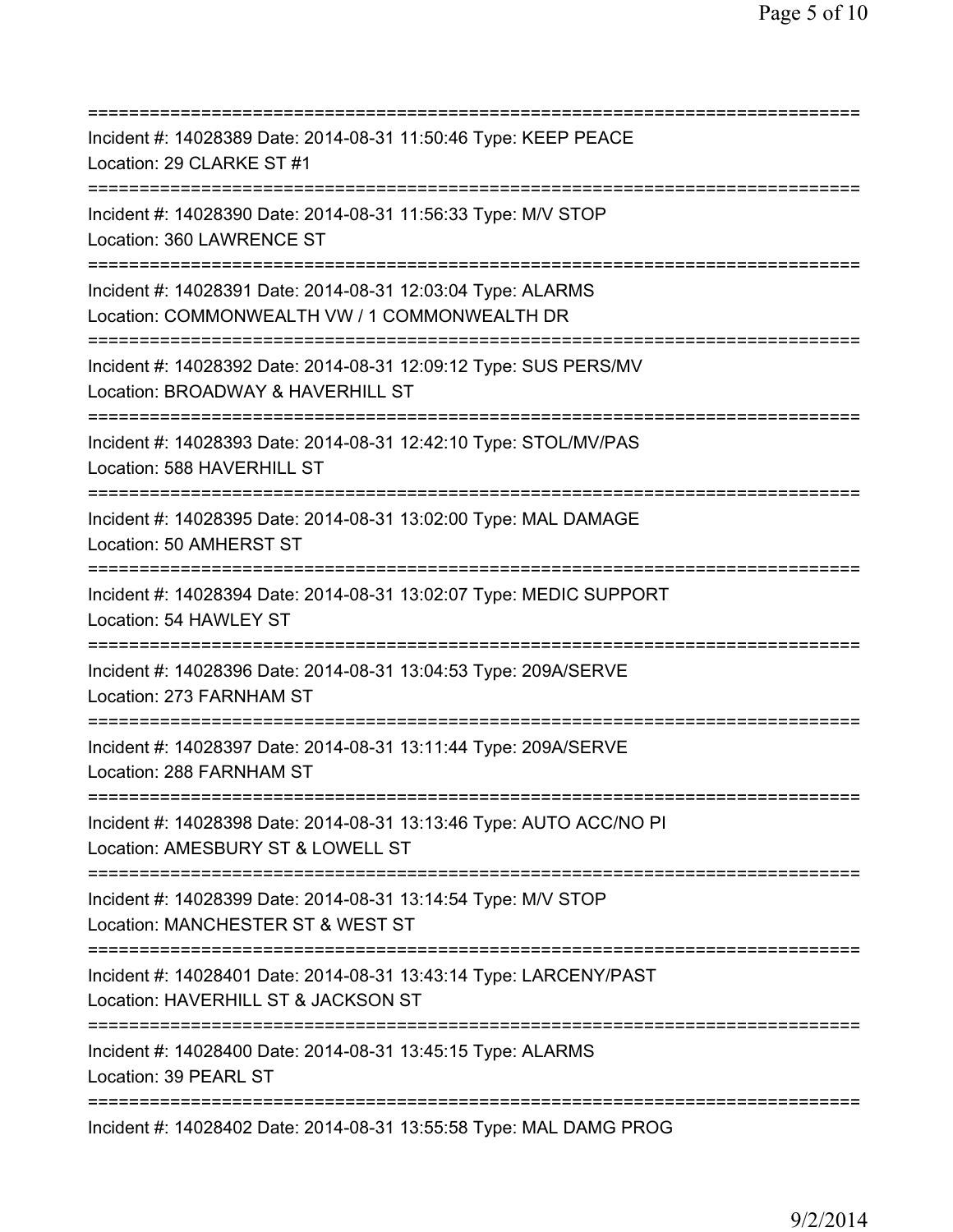=========================================================================== Incident #: 14028403 Date: 2014-08-31 14:07:27 Type: TEST QED Location: ESSEX ST & UNION ST =========================================================================== Incident #: 14028404 Date: 2014-08-31 14:19:30 Type: ALARMS Location: 39 PEARL ST =========================================================================== Incident #: 14028405 Date: 2014-08-31 14:30:44 Type: A&B PAST Location: 19 N BOYLSTON ST =========================================================================== Incident #: 14028406 Date: 2014-08-31 14:39:02 Type: DISTURBANCE Location: 232 OSGOOD ST FL 1 =========================================================================== Incident #: 14028407 Date: 2014-08-31 14:43:55 Type: WOMAN DOWN Location: HAVERHILL ST & LAWRENCE ST =========================================================================== Incident #: 14028408 Date: 2014-08-31 15:00:56 Type: B&E/MV/PROG Location: 123 ALLSTON ST =========================================================================== Incident #: 14028409 Date: 2014-08-31 15:02:47 Type: UNWANTEDGUEST Location: 232 OSGOOD ST =========================================================================== Incident #: 14028410 Date: 2014-08-31 15:57:43 Type: VIO 209A Location: 27 ABBOTT ST FL 1 =========================================================================== Incident #: 14028411 Date: 2014-08-31 16:13:06 Type: STOL/MV/PR Location: ARLINGTON SCHOOL / 150 ARLINGTON ST =========================================================================== Incident #: 14028412 Date: 2014-08-31 16:17:59 Type: STOL/MV/PAS Location: FRANKLIN ST & TREMONT ST =========================================================================== Incident #: 14028413 Date: 2014-08-31 16:55:40 Type: SUS PERS/MV Location: 12 ATKINSON ST =========================================================================== Incident #: 14028414 Date: 2014-08-31 16:58:41 Type: ALARM/BURG Location: 91 GLENN ST =========================================================================== Incident #: 14028415 Date: 2014-08-31 16:59:29 Type: MAN DOWN Location: 14 GREEN ST =========================================================================== Incident #: 14028416 Date: 2014-08-31 17:05:45 Type: MAN DOWN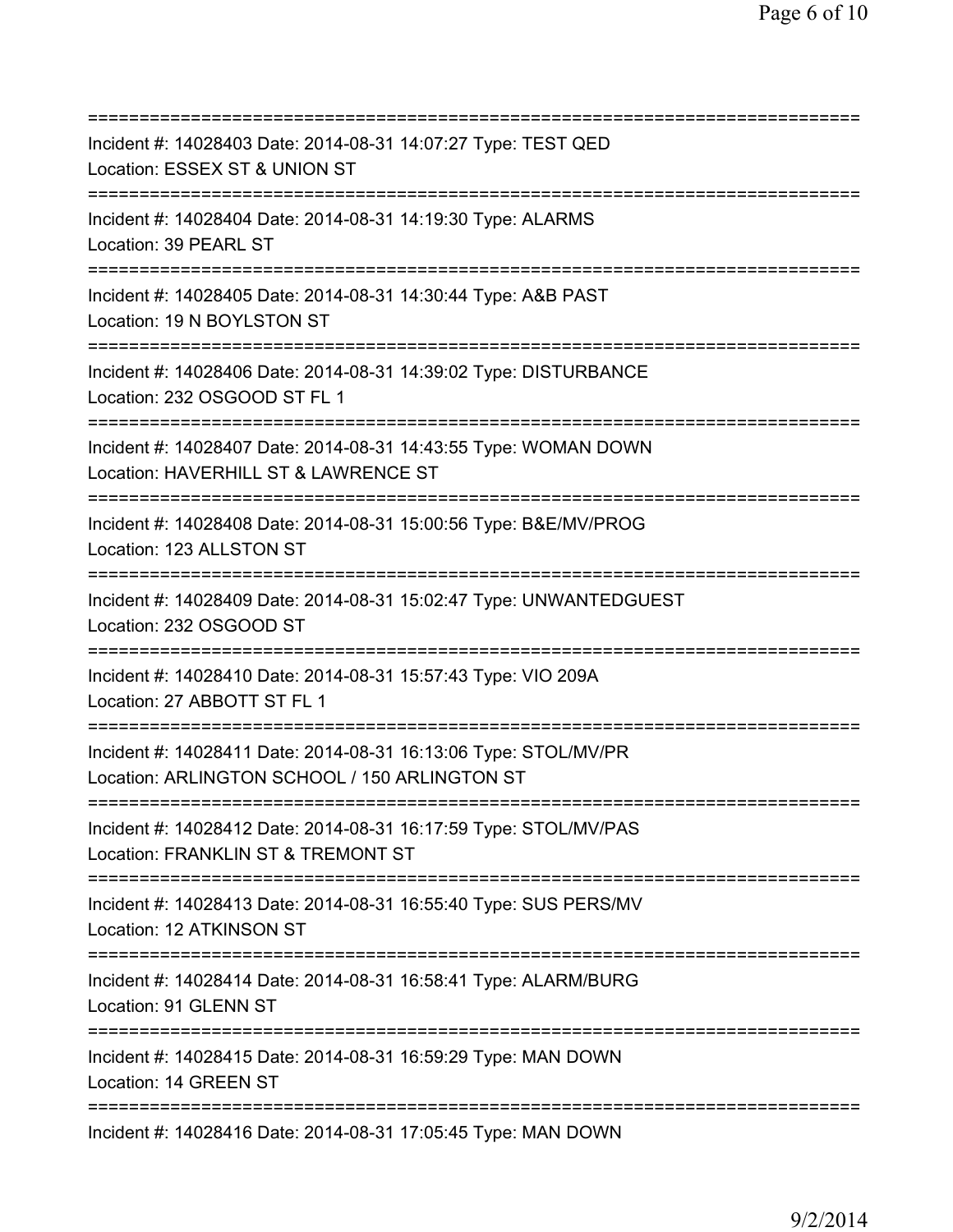Location: CENTRAL BRIDGE / 0 MERRIMACK ST =========================================================================== Incident #: 14028417 Date: 2014-08-31 17:08:23 Type: NOISE ORD Location: 76-78 SALEM ST =========================================================================== Incident #: 14028419 Date: 2014-08-31 17:31:57 Type: SUICIDE ATTEMPT Location: FALLS BRIDGE / null =========================================================================== Incident #: 14028418 Date: 2014-08-31 17:32:02 Type: M/V STOP Location: EATON ST & EVERETT ST =========================================================================== Incident #: 14028420 Date: 2014-08-31 18:01:12 Type: NOISE ORD Location: 42 WASHINGTON ST FL 1 =========================================================================== Incident #: 14028421 Date: 2014-08-31 18:02:23 Type: M/V STOP Location: FERGUSON ST & S BROADWAY =========================================================================== Incident #: 14028422 Date: 2014-08-31 18:15:29 Type: M/V STOP Location: BROADWAY & CONCORD ST =========================================================================== Incident #: 14028423 Date: 2014-08-31 18:42:36 Type: ALARM/BURG Location: LORENZO BUILDING / 599 CANAL ST =========================================================================== Incident #: 14028424 Date: 2014-08-31 18:43:01 Type: CK WELL BEING Location: WINTHROP AV =========================================================================== Incident #: 14028425 Date: 2014-08-31 18:52:15 Type: M/V STOP Location: BRADFORD ST & HAMPSHIRE ST =========================================================================== Incident #: 14028426 Date: 2014-08-31 19:01:24 Type: NOISE ORD Location: 47 HAMLET ST =========================================================================== Incident #: 14028427 Date: 2014-08-31 19:04:59 Type: NOISE ORD Location: 96 AMES ST =========================================================================== Incident #: 14028428 Date: 2014-08-31 19:06:01 Type: NOISE ORD Location: 514 SPRUCE ST =========================================================================== Incident #: 14028429 Date: 2014-08-31 19:07:46 Type: ALARM/BURG Location: 67C WINTHROP AV =========================================================================== Incident #: 14028430 Date: 2014 08 31 19:11:14 Type: NOISE ORD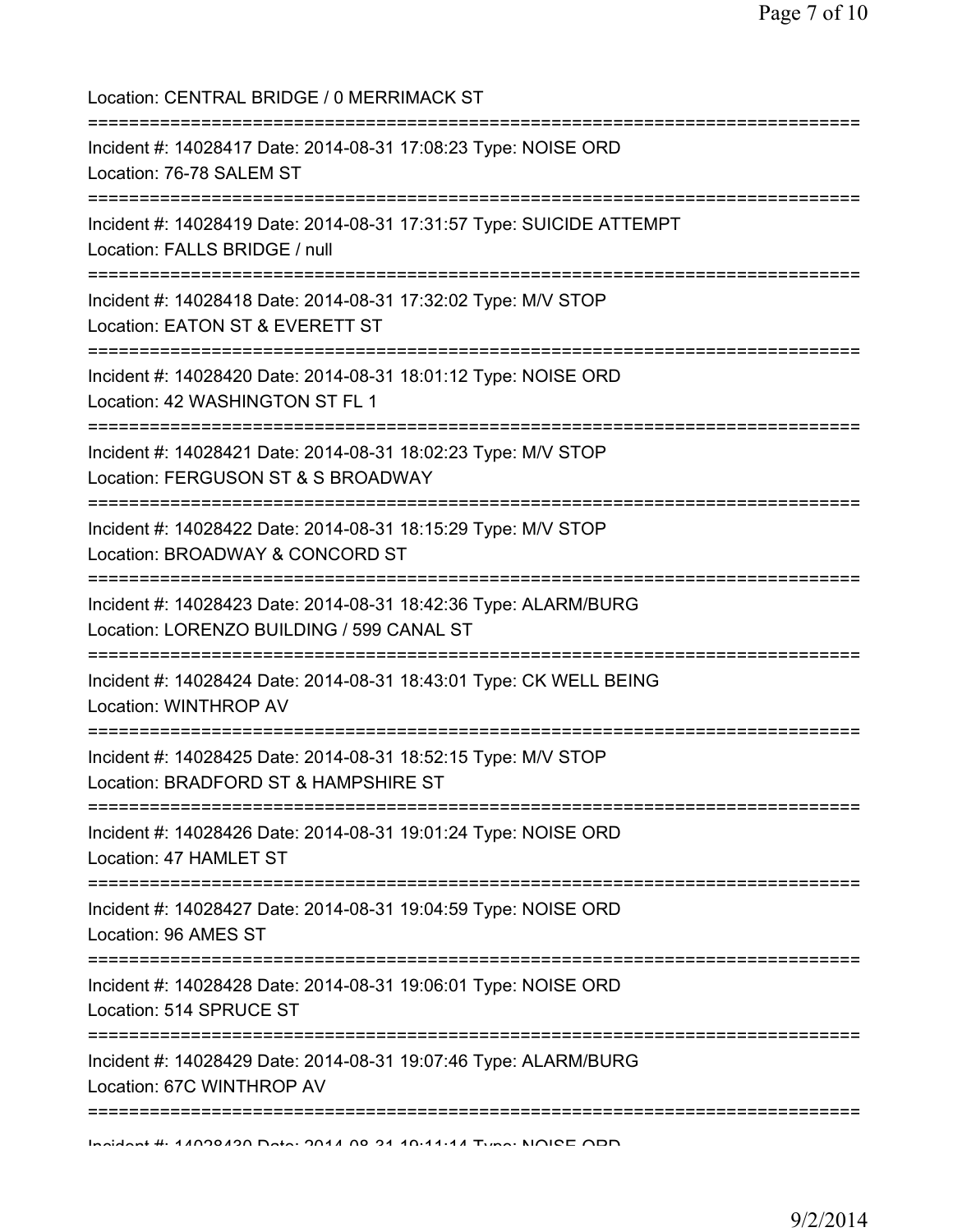Location: 154 SPRUCE ST =========================================================================== Incident #: 14028431 Date: 2014-08-31 19:15:50 Type: NOISE ORD Location: 45 HAMLET ST =========================================================================== Incident #: 14028432 Date: 2014-08-31 19:38:33 Type: A&B PAST Location: 91 RAILROAD ST =========================================================================== Incident #: 14028433 Date: 2014-08-31 19:43:14 Type: NOISE ORD Location: 76 SALEM ST =========================================================================== Incident #: 14028434 Date: 2014-08-31 19:54:19 Type: SUICIDE ATTEMPT Location: 106 BOWDOIN ST FL 1 =========================================================================== Incident #: 14028435 Date: 2014-08-31 19:58:10 Type: NOISE ORD Location: 252 E HAVERHILL ST FL 1 =========================================================================== Incident #: 14028436 Date: 2014-08-31 20:00:04 Type: M/V STOP Location: COMMON ST & LAWRENCE ST =========================================================================== Incident #: 14028437 Date: 2014-08-31 20:14:21 Type: AUTO ACC/NO PI Location: KFC / 490 S UNION ST =========================================================================== Incident #: 14028438 Date: 2014-08-31 20:15:50 Type: INVESTIGATION Location: 161 BERKELEY ST =========================================================================== Incident #: 14028439 Date: 2014-08-31 20:18:21 Type: AUTO ACC/PED Location: LAWRENCE ST & MAPLE ST =========================================================================== Incident #: 14028440 Date: 2014-08-31 20:33:39 Type: LARCENY/PAST Location: 32 LAWRENCE ST =========================================================================== Incident #: 14028441 Date: 2014-08-31 20:56:42 Type: MV/BLOCKING Location: 8 COLUMBUS AV =========================================================================== Incident #: 14028442 Date: 2014-08-31 21:03:14 Type: B&E/PAST Location: 550 BROADWAY #413 =========================================================================== Incident #: 14028443 Date: 2014-08-31 21:07:25 Type: UNWANTEDGUEST Location: 368 BROADWAY ===========================================================================  $\overline{11}$   $\overline{14000111}$  D.:  $\overline{16011}$  on at  $\overline{16000}$  of  $\overline{1600}$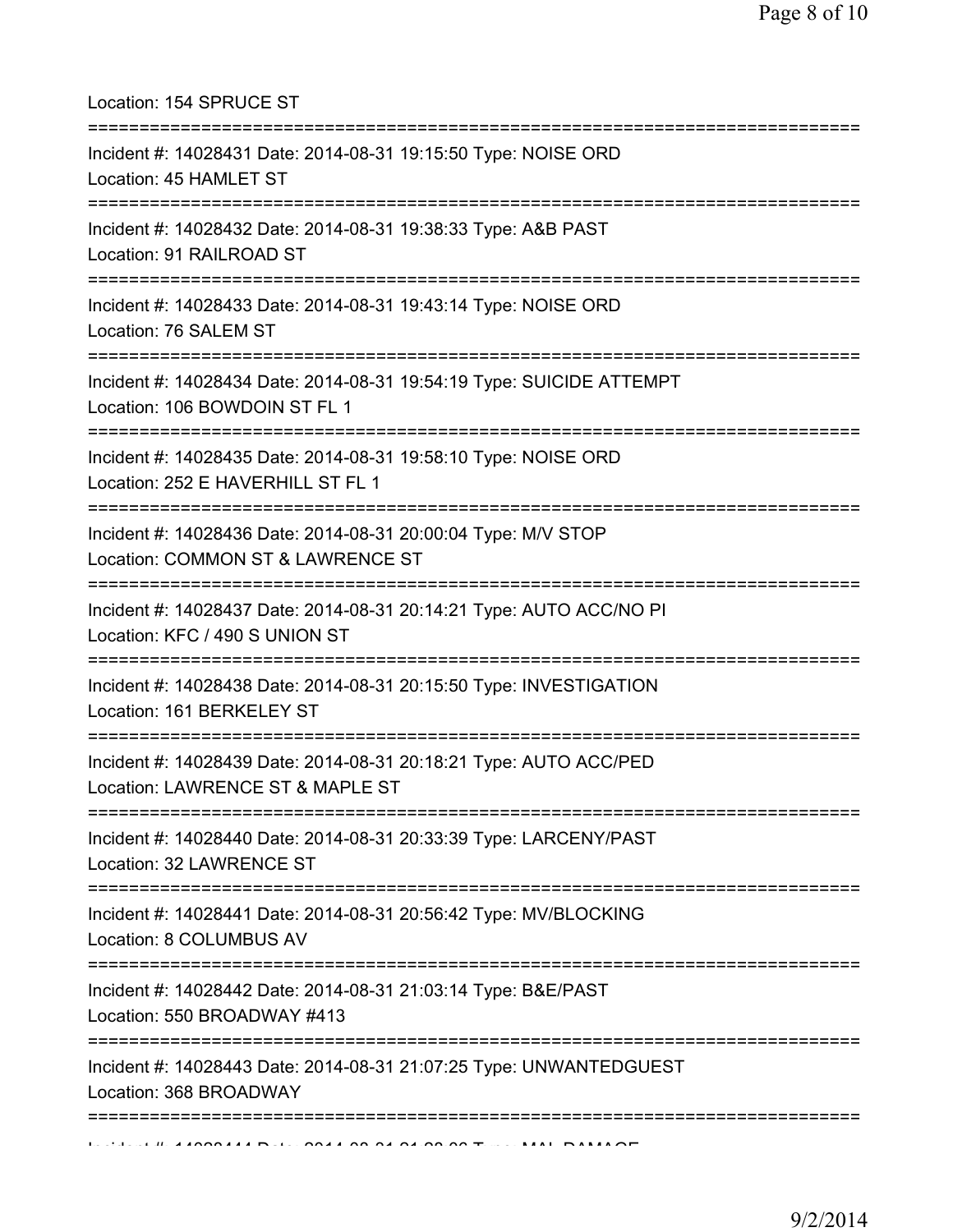Location: 207 OSGOOD ST =========================================================================== Incident #: 14028445 Date: 2014-08-31 21:37:44 Type: DISTURBANCE Location: DUNKIN DONUTS / 99 WINTHROP AV =========================================================================== Incident #: 14028446 Date: 2014-08-31 22:09:57 Type: DOMESTIC/PROG Location: 84 BELKNAP ST FL 1 =========================================================================== Incident #: 14028447 Date: 2014-08-31 22:34:57 Type: LARCENY/PAST Location: ESSEX ST & MARGIN ST =========================================================================== Incident #: 14028448 Date: 2014-08-31 22:52:59 Type: M/V STOP Location: AMESBURY ST & COMMON ST =========================================================================== Incident #: 14028449 Date: 2014-08-31 22:57:53 Type: STOL/MV/PAS Location: 46 MAY ST =========================================================================== Incident #: 14028450 Date: 2014-08-31 23:07:14 Type: SUS PERS/MV Location: FARNHAM ST & PHILLIPS ST =========================================================================== Incident #: 14028451 Date: 2014-08-31 23:33:10 Type: M/V STOP Location: MERRIMACK ST & PARKER ST =========================================================================== Incident #: 14028452 Date: 2014-08-31 23:35:55 Type: SPECIAL CHECK Location: MARKET ST & PARKER ST =========================================================================== Incident #: 14028453 Date: 2014-08-31 23:38:20 Type: AUTO ACC/NO PI Location: BROADWAY & PARK ST =========================================================================== Incident #: 14028454 Date: 2014-08-31 23:50:16 Type: NOISE ORD Location: LA PARILLA / 2 AMESBURY ST =========================================================================== Incident #: 14028455 Date: 2014-08-31 23:55:49 Type: DISTURBANCE Location: 22 MAPLE ST =========================================================================== Incident #: 14028457 Date: 2014-08-31 23:57:59 Type: CK WELL BEING Location: 69 OSGOOD ST #1ST =========================================================================== Incident #: 14028456 Date: 2014-08-31 23:58:43 Type: ALARM/BURG Location: IDEAL BOX COMPANY / 200 MERRIMACK ST ===========================================================================